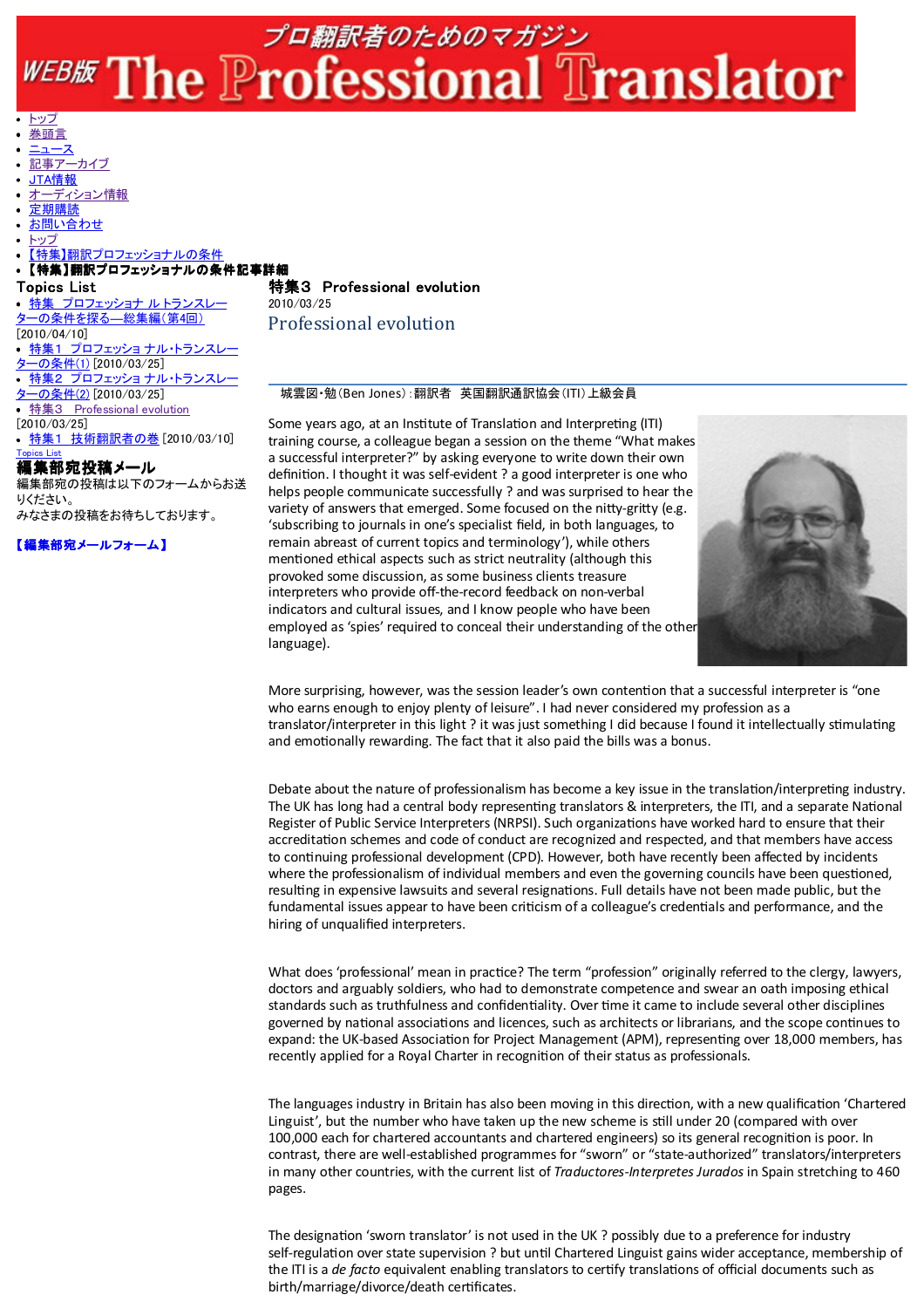On the employers' side too, despite the differing views in each member country on the desirability of central regulation, there is now a European quality standard, EN 15038, designed to codify the various steps of a translation process and thereby ensure greater consistency. It has only been adopted by a few agencies so far, but the fact that the European Union ? the world's largest consumer of translation and interpreting services ? has begun including it within tender specifications implies that companies operating in this domain will find it indispensable in the future. A similar framework in America, ASTM F2575‐06, is more of a guideline than a set of prescriptive rules.

Adoption of the new systems in the UK may have been slow because the tangible benefits are unclear to many who have been translating successfully for decades. Will Chartered Linguists earn more? Will EN 15038 win us more clients? There are no guarantees. Both certainly imply more paperwork and greater expenditure ? EN 15038 for example stipulates that translations must be reviewed and/or revised by a second person.

At the same time, there are doubts as to whether the practice of translation is really comparable with other 'professions': as Translation Journal said back in 2006, "unlike medicine, law, and accounting, translation does not depend on a well‐defined body of knowledge". Some also fear that the emphasis on CPD within other professions has created an industry of training courses catering for the perceived need, with a captive market but few concrete benefits.

Yet nobody can deny that our industry is changing. Just as the internet has revolutionized the work of individual translators researching terminology or specialist areas, the globalization it has enabled is transforming the marketplace. Linguists from developing countries can now compete on a level playing field with those from industrialized nations, and this is forcing prices downwards. Some international translation agencies acquire greater purchasing power by buying out smaller operators, and then ask their freelancers to cut rates even as they announce record profits.

At one extreme, crowdsourcing makes it possible to complete huge projects such as the localization of Facebook's interface into over 60 languages much faster and more cheaply than would have been conceivable a decade ago ? and surprisingly, to an equal or even higher level of quality. The old paradigm of "fast, cheap, or good: choose any two" no longer seems to apply.

Meanwhile, rapid advances in machine translation mean that even as we mock the ungrammatical nonsense Google Translate and its competitors occasionally produce, it is often deemed 'good enough' by companies who used to be our clients. Rising Sun Communications, a London company focusing on the translation of Japanese biochemical documents, report that most clients who previously paid for complete patents now use MT first and only buy a human translation of limited portions once they are confident that the content is relevant. They have adapted to this shift in the market by developing their own targeted MT system.

Specialization does appear to be the secret. No great secret, perhaps, as translators and interpreters have always been advised to choose a field and specialize in it. However, in the past some saw this as an option, a way of ensuring that one could work quickly and accurately without recourse to dictionaries or other reference material. The difference now is that those who formerly earned a living from a diverse range of subjects are increasingly facing competition from generalists world-wide, with ex-pats and even non-native speakers offering acceptable quality at bargain prices.

Just as lawyers and doctors have long concentrated their training and subsequent practice on select, specialist areas, so will the professional translators of the future. It is likely that accreditation from a single, nationally recognized body will be required, not merely to differentiate oneself from others, but increasingly due to client-side criteria. In the other professions, one-off qualifications such as a degree are regarded as less important than those which need to be maintained, involving CPD for example, and this is already built into the UK's Chartered Linguist syllabus. Indeed, even ordinary members of the ITI are urged to maintain CPD records, and those applying for the higher level of Fellow have to demonstrate both past CPD and an ongoing commitment. The ITI's Bulletin and its ICE website list numerous courses in every area of the globe, although unlike the ATA in America, individual activities are not allocated set 'CE' (continuing education) points ? members simply provide evidence of e.g. seminars attended or the time spent on research for a specific assignment. China's CATTI also requires participants to attend centrally organized courses and re‐register every three years.

Those who do not choose the route of becoming specialized, accredited translators run the risk of becoming low-paid production line workers, whose only hope of a reasonable income will come from high speed, assisted by new software tools (including translation memories, voice recognition and possibly groupware). In the same way, countries which do not have a single organization to represent all translators/interpreters, to encourage and if need be enforce professionalism amongst members while educating clients about the advantages of well-trained language service providers, risk falling behind in the global market.